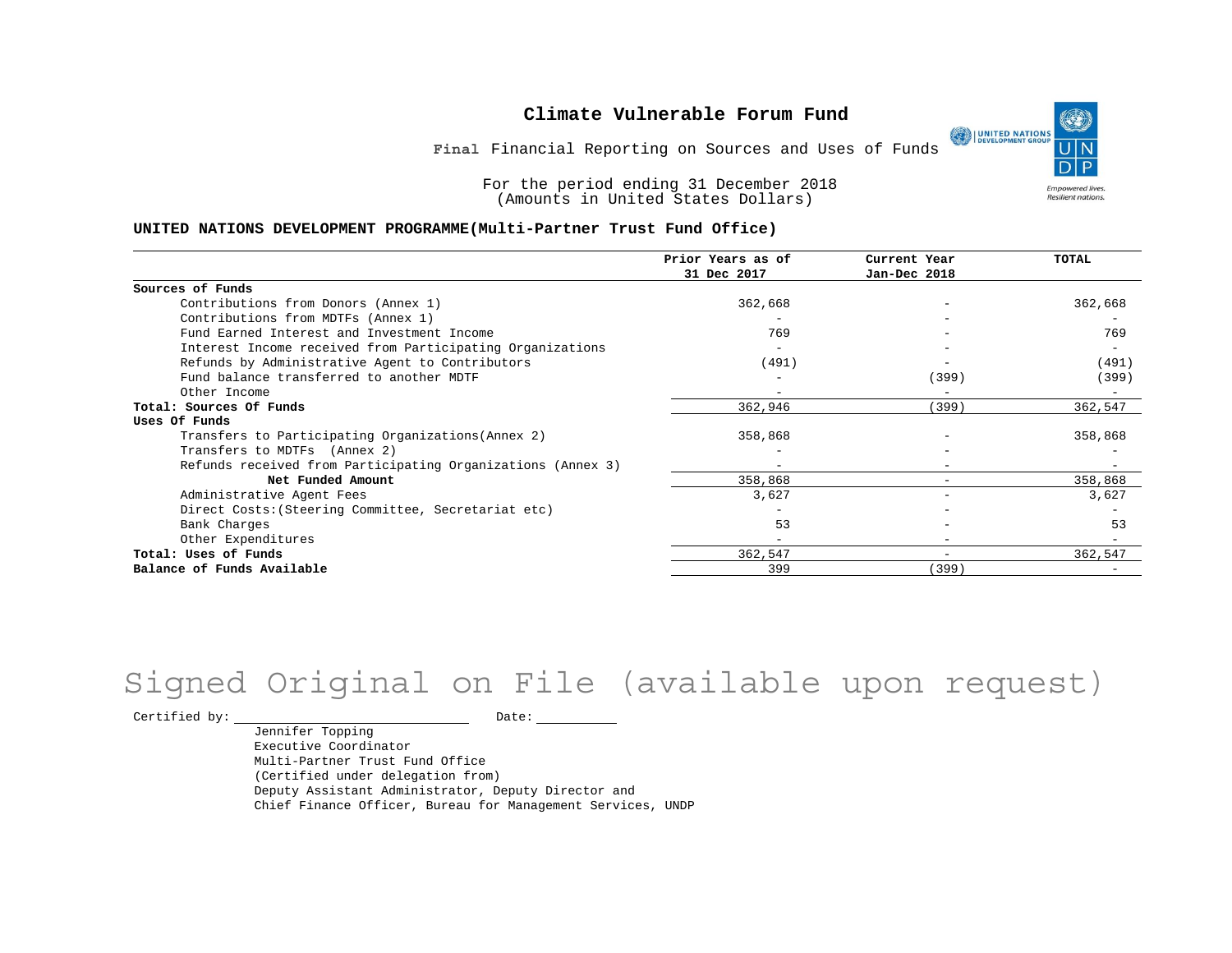## **Climate Vulnerable Forum Fund**



**Final** Financial Reporting on Sources and Uses of Funds

For the period ending 31 December 2018 (Amounts in United States Dollars)

## **UNITED NATIONS DEVELOPMENT PROGRAMME(Multi-Partner Trust Fund Office)**

**Annex - 1: Contributions**

|                           | Prior Years as of | Current Year             | TOTAL   |
|---------------------------|-------------------|--------------------------|---------|
|                           | 31 Dec 2017       | Jan-Dec 2018             |         |
| From Contributors         |                   |                          |         |
| GOVERNMENT OF BANGLADESH  | 100,000           | $\overline{\phantom{a}}$ | 100,000 |
| GOVERNMENT OF NORWAY      | 162,668           | $\overline{\phantom{m}}$ | 162,668 |
| GOVERNMENT OF SWITZERLAND | 100,000           | $\overline{\phantom{0}}$ | 100,000 |
| Total: Contributions      | 362,668           | $\overline{\phantom{0}}$ | 362,668 |

# Signed Original on File (available upon request)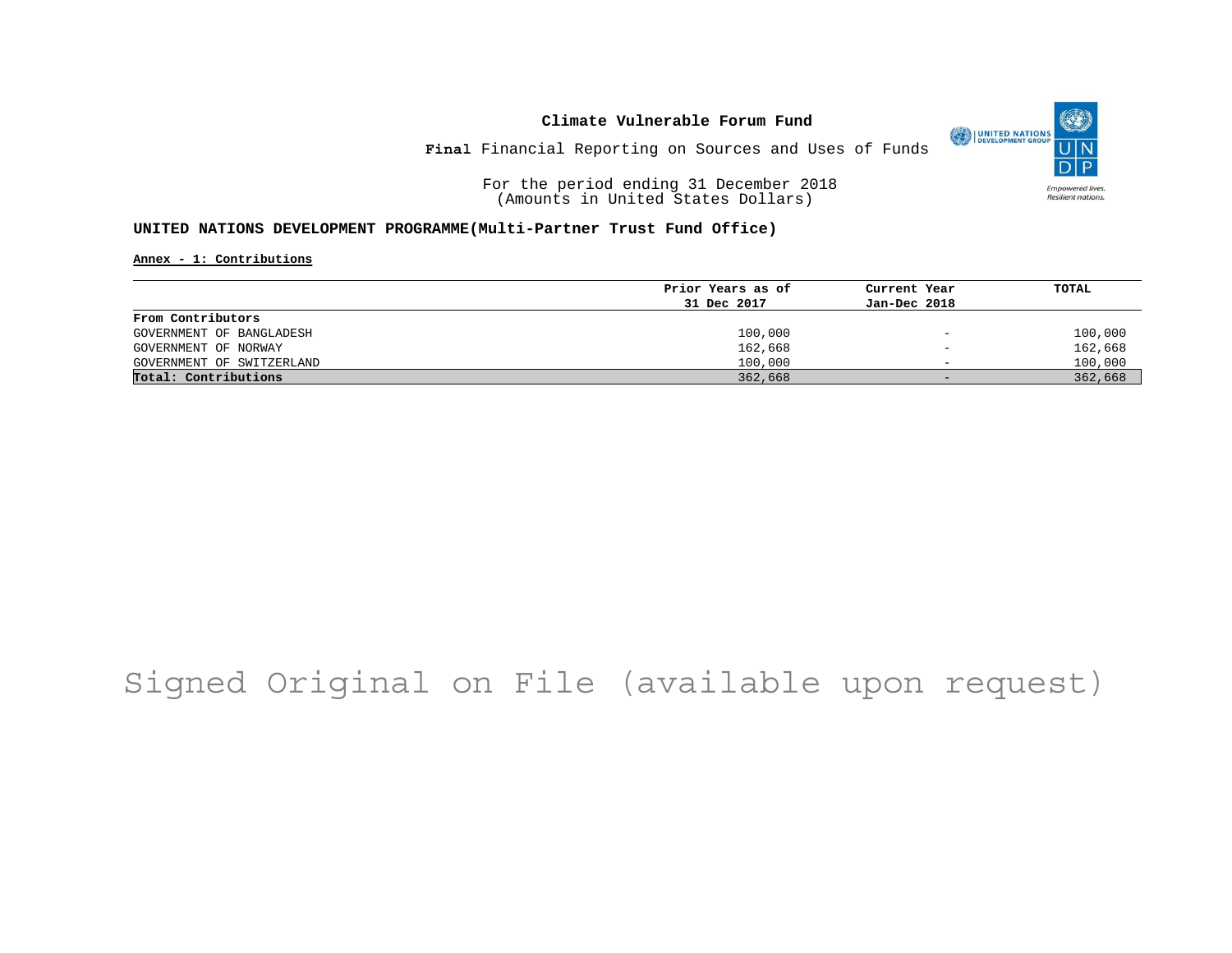## **Climate Vulnerable Forum Fund**



**Final** Financial Reporting on Sources and Uses of Funds

For the period ending 31 December 2018 (Amounts in United States Dollars)

### **UNITED NATIONS DEVELOPMENT PROGRAMME(Multi-Partner Trust Fund Office)**

**Annex - 2: Transfers**

|                                | Prior Years as of | Current Year                 | TOTAL   |
|--------------------------------|-------------------|------------------------------|---------|
|                                | 31 Dec 2017       | Jan-Dec 2018                 |         |
| To Participating Organizations |                   |                              |         |
| UNDP                           | 358,868           | $\qquad \qquad \blacksquare$ | 358,868 |
|                                |                   |                              |         |
| Total Transfers                | 358,868           | $-$                          | 358,868 |
|                                |                   |                              |         |

## Signed Original on File (available upon request)